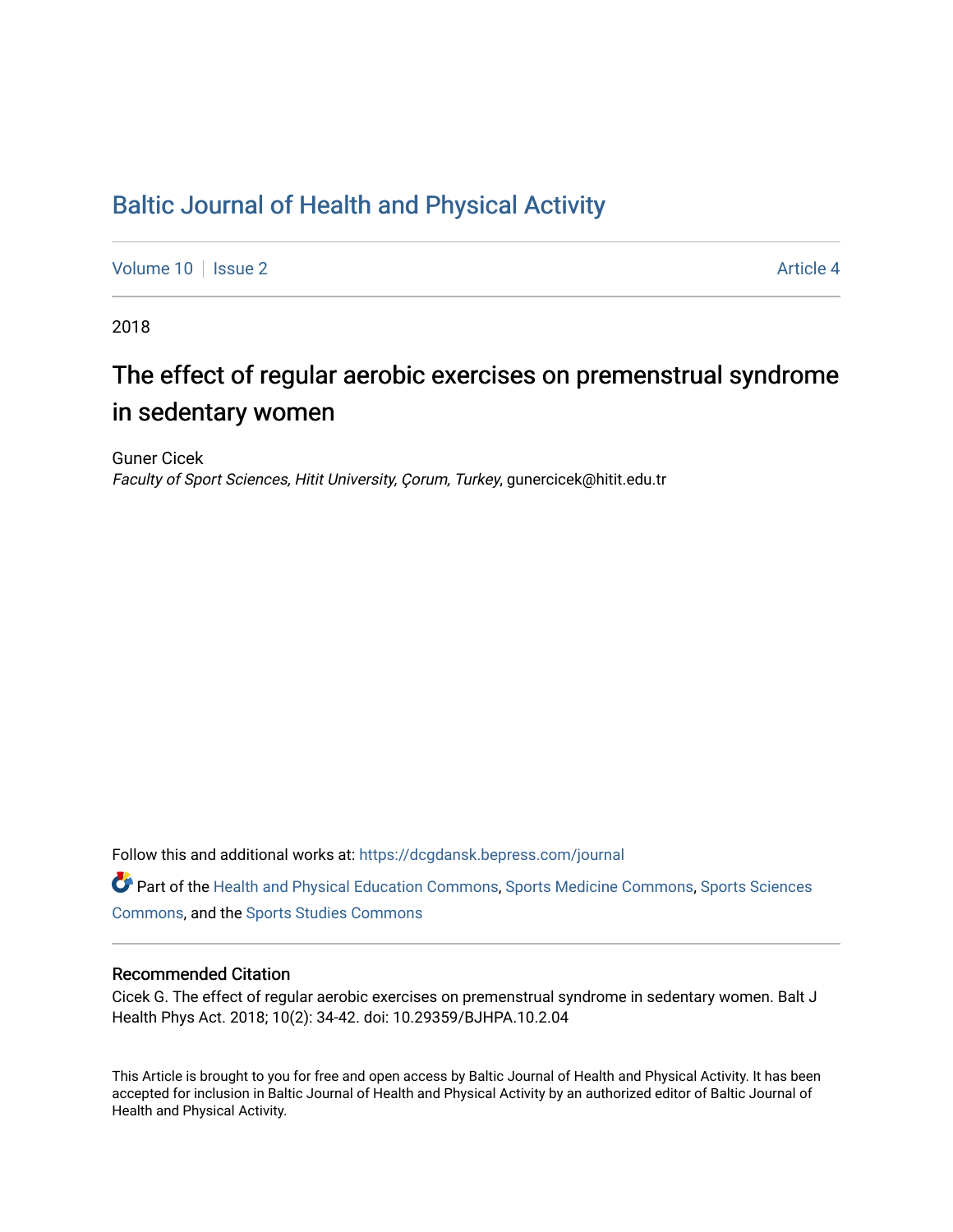**Authors' Contribution: A** Study Design **B** Data Collection **C** Statistical Analysis **D** Data Interpretation **E** Manuscript Preparation **F** Literature Search **G** Funds Collection

# **The effect of regular aerobic exercises on premenstrual syndrome in sedentary women**

#### **Güner Çiçek**

Faculty of Sport Sciences, Hitit University, Çorum, Turkey

| abstract                     |                                                                                                                                                                                                                                                                                                                                                                                                                                                                                                                                                                                                                                                                                                                                                                                                                                                                           |
|------------------------------|---------------------------------------------------------------------------------------------------------------------------------------------------------------------------------------------------------------------------------------------------------------------------------------------------------------------------------------------------------------------------------------------------------------------------------------------------------------------------------------------------------------------------------------------------------------------------------------------------------------------------------------------------------------------------------------------------------------------------------------------------------------------------------------------------------------------------------------------------------------------------|
| <b>Background:</b>           | Premenstrual symptoms (PMS) occur very commonly and cause a negative impact on the overall<br>quality of women's lives. The aim of this study was to assess the PMS symptoms between women who<br>exercise and non-exercising sedentary women.                                                                                                                                                                                                                                                                                                                                                                                                                                                                                                                                                                                                                            |
| <b>Material and methods:</b> | A total of 220 participants were studied. $N = 100$ exercising group and $N = 120$ non-exercising were<br>selected as participants. The exercising group was selected from women who regularly do aerobic<br>exercise (walk-running) for 3-5 days a week, within a 60 minute time period for each exercise session<br>for 4 months.                                                                                                                                                                                                                                                                                                                                                                                                                                                                                                                                       |
|                              | <b>Results:</b> The mean number of menstruations in a year and the frequency of menstruations were compared<br>between the exercising group and the non-exercising group. No significant differences were found in<br>that respect, but significant differences were found for the length of the menstrual flow. Premenstrual<br>PMS scores were found significantly higher in the non-exercising group than the exercising group. Water<br>retention, negative affect, impaired concentration, behavioral change, arousal and control scales show<br>significantly higher scores in the non-exercising group than in the exercising group in the premenstrual<br>phase.                                                                                                                                                                                                  |
|                              | Conclusions: The obtained results allow concluding that in women who exercise regularly, some PMS symptoms<br>occur less frequently and are less intense than in sedentary women; therefore, physical activity may be<br>recommended as a method of reducing menstrual symptom severity.                                                                                                                                                                                                                                                                                                                                                                                                                                                                                                                                                                                  |
|                              | <b>Key words:</b> sedentary women, premenstrual syndrome, aerobic exercise.                                                                                                                                                                                                                                                                                                                                                                                                                                                                                                                                                                                                                                                                                                                                                                                               |
| article details              |                                                                                                                                                                                                                                                                                                                                                                                                                                                                                                                                                                                                                                                                                                                                                                                                                                                                           |
|                              | Article statistics: Word count: 2,920; Tables: 4; Figures: 0; References: 48                                                                                                                                                                                                                                                                                                                                                                                                                                                                                                                                                                                                                                                                                                                                                                                              |
|                              | Received: January 2018; Accepted: March 2018; Published: June 2018                                                                                                                                                                                                                                                                                                                                                                                                                                                                                                                                                                                                                                                                                                                                                                                                        |
|                              | Full-text PDF: http://www.balticsportscience.com                                                                                                                                                                                                                                                                                                                                                                                                                                                                                                                                                                                                                                                                                                                                                                                                                          |
|                              | <b>Copyright</b> © Gdansk University of Physical Education and Sport, Poland                                                                                                                                                                                                                                                                                                                                                                                                                                                                                                                                                                                                                                                                                                                                                                                              |
|                              | Indexation: Celdes, Clarivate Analytics Emerging Sources Citation Index (ESCI), CNKI Scholar (China National Knowledge<br>Infrastructure), CNPIEC, De Gruyter - IBR (International Bibliography of Reviews of Scholarly Literature in<br>the Humanities and Social Sciences), De Gruyter - IBZ (International Bibliography of Periodical Literature in<br>the Humanities and Social Sciences), DOAJ, EBSCO - Central & Eastern European Academic Source, EBSCO -<br>SPORTDiscus, EBSCO Discovery Service, Google Scholar, Index Copernicus, J-Gate, Naviga (Softweco, Primo<br>Central (ExLibris), ProQuest - Family Health, ProQuest - Health & Medical Complete, ProQuest - Illustrata: Health<br>Sciences, ProQuest - Nursing & Allied Health Source, Summon (Serials Solutions/ProQuest, TDOne (TDNet),<br>Ulrich's Periodicals Directory/ulrichsweb, WorldCat (OCLC) |
|                              | Funding: This research received no specific grant from any funding agency in the public, commercial, or not-for-profit<br>sectors.                                                                                                                                                                                                                                                                                                                                                                                                                                                                                                                                                                                                                                                                                                                                        |
|                              | <b>Conflict of interests:</b> Author has declared that no competing interest exists.                                                                                                                                                                                                                                                                                                                                                                                                                                                                                                                                                                                                                                                                                                                                                                                      |
|                              | Corresponding author: Dr Güner Cicek, Faculty of Sport Sciences, Hitit University, North Campus Cevre Yolu Bulvarı 19030, Corum,<br>Turkey, phone: +90 05333285398, e-mail: gunercicek@gmail.com, gunercicek@hitit.edu.tr                                                                                                                                                                                                                                                                                                                                                                                                                                                                                                                                                                                                                                                 |
|                              | Open Access License: This is an open access article distributed under the terms of the Creative Commons Attribution-Non-commercial<br>4.0 International (http://creativecommons.org/licenses/by-nc/4.0/), which permits use, distribution, and<br>reproduction in any medium, provided the original work is properly cited, the use is non-commercial and is<br>otherwise in compliance with the license.                                                                                                                                                                                                                                                                                                                                                                                                                                                                 |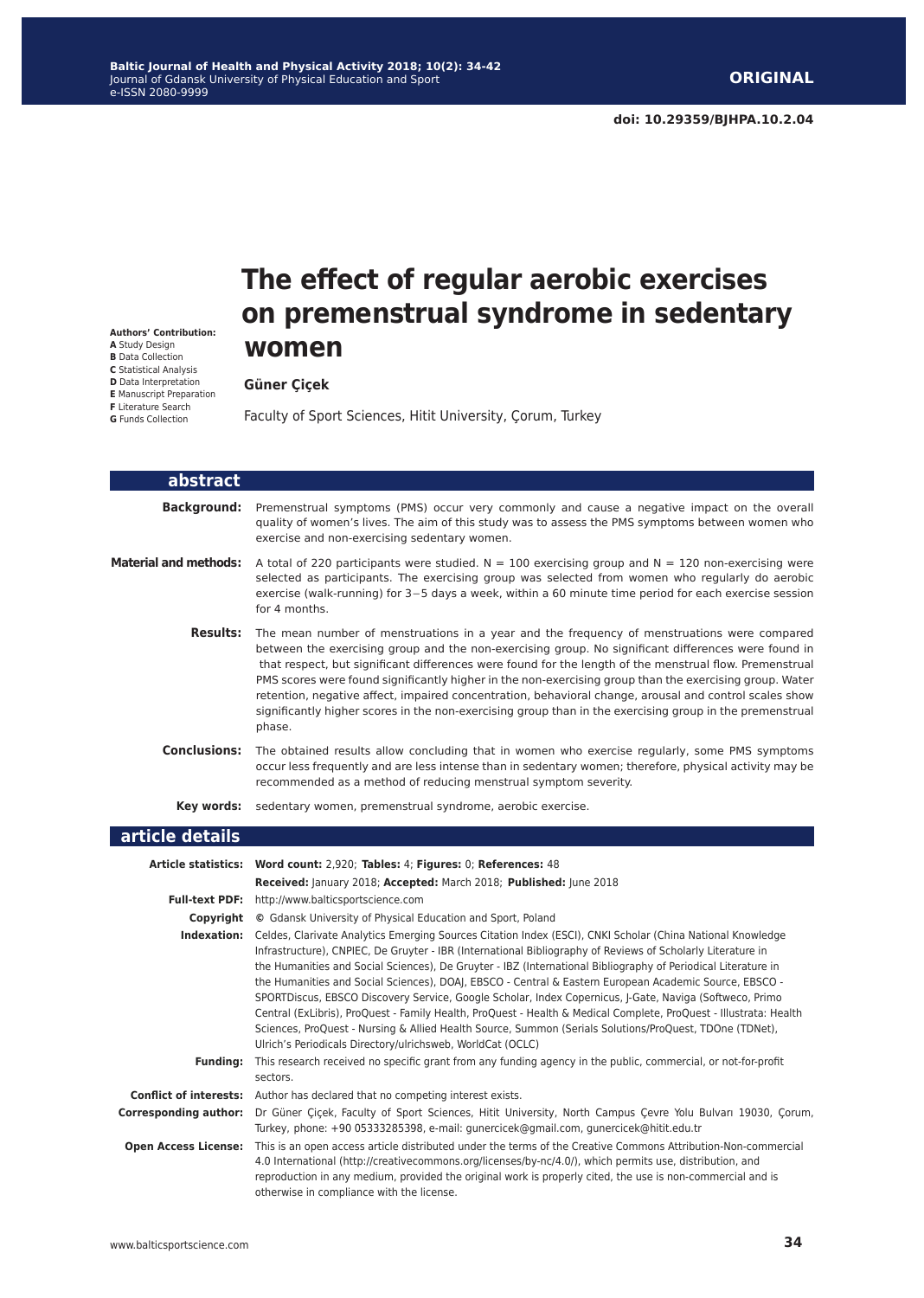## **introduction**

Numerous studies have indicated that menstrual pain, premenstrual symptoms (PMS) and irregular menstrual cycles occur often and cause a negative impact on the overall quality of women's lives. Especially, PMS is among the most common health problems reported by reproductive-age women [1, 2, 3]. PMS is the name given to a collection of physical, emotional and behavioral symptoms that some women experience during the late luteal phase of each menstrual cycle (7 to 14 days prior to menstruation) [2, 4, 5]. Anxiety, depression, dysphoria, persistent irritability, affective lability, paranoid perception and hyperprosexia are the most frequent among emotional and behavioral symptoms [6, 7, 8]. Physical symptoms and signs may include fatigue, headache, abdominal bloating, weight gain, breast tenderness [9], exhaustion, decreased interest in everyday activities and lack of concentration [8, 10, 11].

In the world scientific literature, there is abundant evidence related to PMS and different pharmacologic and non-pharmacological methods for reducing the risk of PMS. Modification of dietary habits, stress management, weight control, gaining and maintaining an exercise habit have positive influences on this problem [5]. Exercising has been proposed as a potential treatment in this regard, and several observational studies have reported a reduction in the risk of PMS and the associated symptomatology in physically active women compared to their less active counterparts [12, 13]. Results of these studies have shown inconsistent data concerning the effect of physical activity on PMS, since some of the studies have defended the positive effects of exercising on PMS [14, 15], whereas others have shown no association [5, 16, 17] and even revealed an increased risk of PMS among the exercising women [18].

This study aims to assess and compare the PMS symptoms observed in exercising and non-exercising sedentary women.

## **material and methods**

#### **participants**

A total of 220 healthy sedentary women participated voluntarily in this study. All participants underwent health exams to ensure that they were not taking any medications (including anti-pregnancy ones) and nor smoked cigarettes, and women who were pregnant, menopausal or amenorrheal for other reasons were excluded. Participants were divided into two groups, the exercising group  $(n = 100; \text{ age } 23.07 \pm 4.76 \text{ years}; \text{ menarche age } 13.72 \pm 1.23; \text{ height } 162.3$  $\pm 6.4$  cm; weight 55.92  $\pm 7.54$  kg) and the non-exercising group (n = 120; age 23.05  $\pm$ 4.77 years; menarche age 13.8  $\pm$ 1.2 age; height 162.14  $\pm$ 6.27 cm; weight  $56.12 \pm 7.21$  kg). The exercising group was selected from women who regularly perform aerobic exercise (walk-running) for 3−5 days a week for 4 months. Non exercising group did not attend regularly sports activities (more than one hour per week).

#### **menstrual history**

A Demographic Data Questionnaire and Menstrual Distress Questionnaire (MDQ) [19] were used to collect data. MDQ questionnaire was adapted for the Turkish society in 1992, and reliability coefficients were found 0.71−0.91 [20].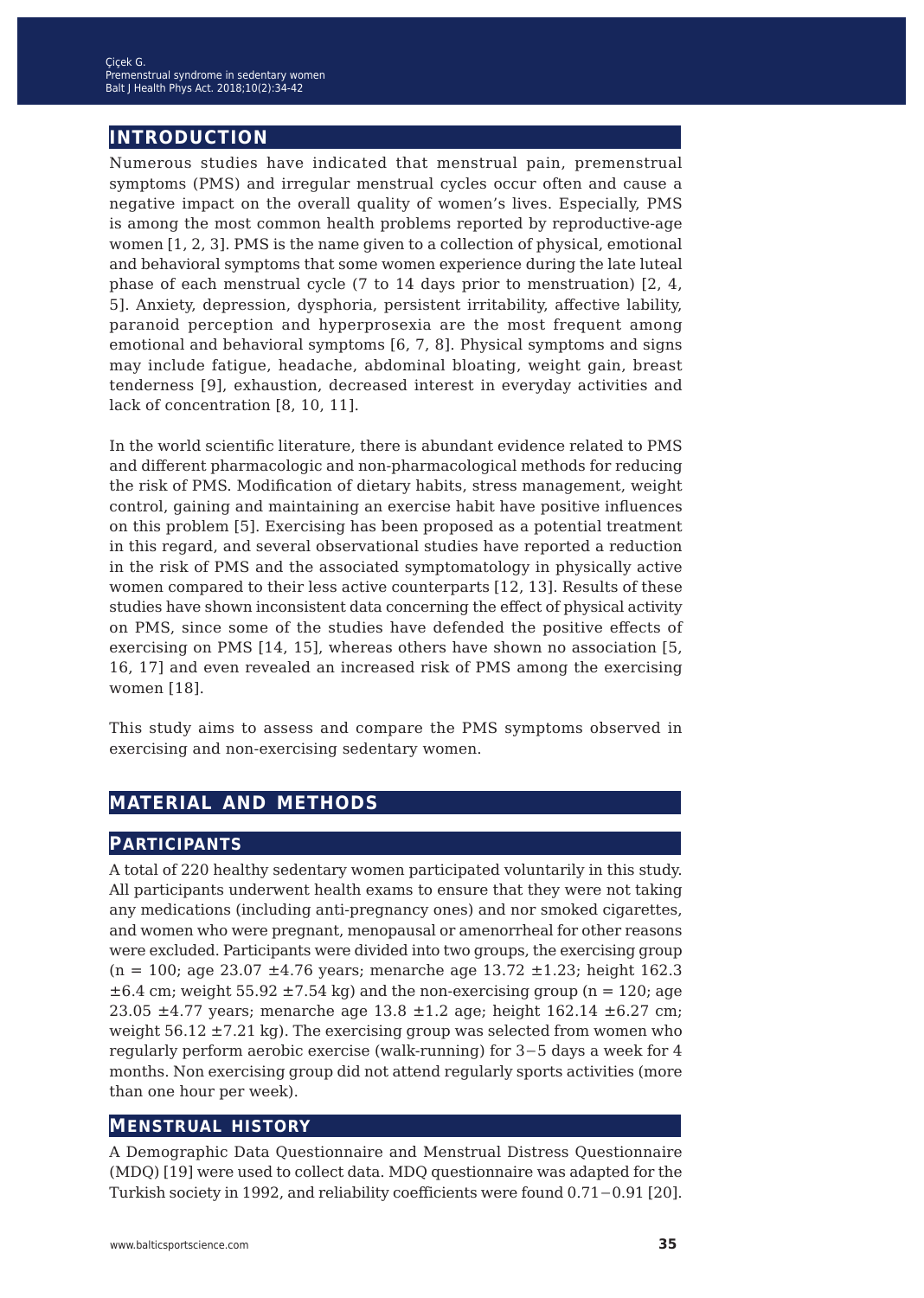Characteristics of the participants were investigated using a Demographic Data Questionnaire. It included age, weight, height, exercises type, exercises time, menarche age, number of menstrual cycles in a year, the frequency of menstruation (day) and length of the cycle, duration of menstrual flow (day). The data were collected by a face-to-face survey method.

### **pre-menstrual distress questionnaire (mdq)**

All women were asked to fill out a questionnaire which assesses menstrual symptoms to fill out on the three phases of a single menstrual cycle. All the symptoms were analyzed separately in the three phases, and the frequency and severity was contrasted between the phases. The MDQ requires the subjects to rate over 47 symptoms using a five-point Likert type scale (0-4) ranging from "no experience of symptoms" to "very severe".

#### **scoring and interpretation**

Each item had five options categorized on a 0−4 rating scale with scores as mentioned above. The total score was 188. The level of premenstrual distress was ranged as follows:

− No experience of symptoms, 1−47: Mild −94: Moderate −144: Strong −188: Severe

Each subject made these ratings separately for the menstrual (during menstrual flow), premenstrual (one week before the beginning of menstrual flow) and inter-menstrual (remainder of the cycle) of her most recent menstrual cycle. The eight scales of the MDQ include: pain (6 symptoms), water retention (4 symptoms), autonomic reaction (4 symptoms), negative affect (8 symptoms), impaired concentration (8 symptoms), behavioral change (5 symptoms), arousal (5 symptoms) and control (6 symptoms). Each scale (8 scales) scores were calculated separately, and then the total scores were calculated.

### **statistical analysis**

The data obtained from the research were analyzed in the SPSS version 19.0 package program. Mean and standard deviation were determined for all variables. Normality of the data was calculated by means of the Shapiro-Wilcoxon test, and then non-parametric tests applied. In order to compare the syndrome scores of the exercising group and the sedentary group, the Mann Whitney U test was applied, and for the comparison of menstruation characteristics, the Chi-square test was used.

### **results**

This study was performed on 220 women between the two different groups: the exercising group and the non-exercising group. General characteristics are given in Table 1.

According to Table 2, in which the mean number for menstruations in a year and the frequency of menstruations was compared between the exercising group and the non-exercising group, no significant differences were found  $(p>0.05)$ , but significant differences were found for the length of menstrual flow (p<0.05). In the present study, in 83% of the exercising group and 80.8%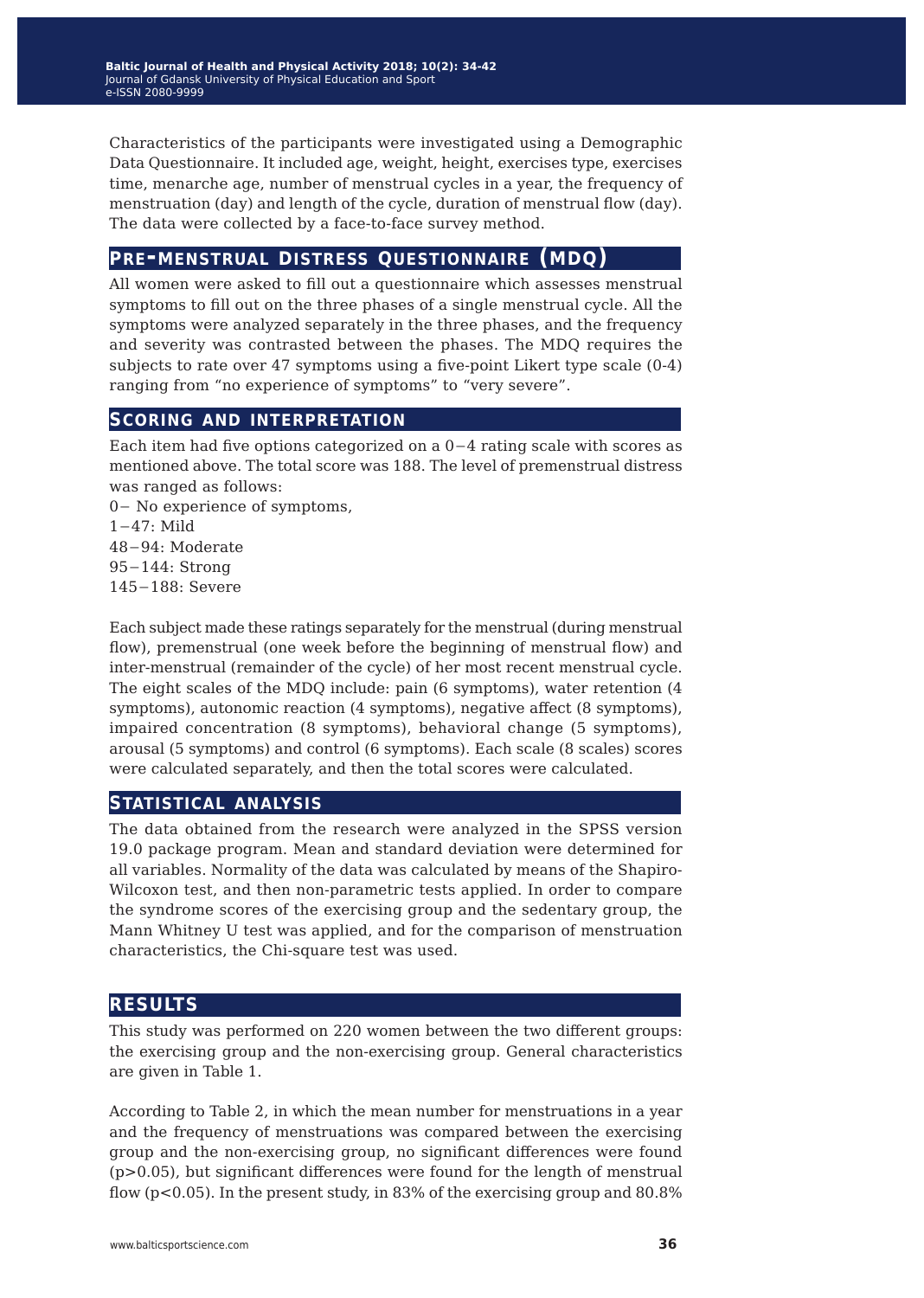of the non-exercising group the frequency of menstruation was between 21−30 days, and in 39.2% of the non-exercising group the length of menstrual flow was higher compared to 26.2% of the exercising group.

PMS scores were compared in each menstruation phase, and the premenstrual PMS scores were found significantly higher in the non-exercising group than in the exercising group (p < 0.01). Menstrual and inter-menstrual PMS scores were not found significantly different between these two groups  $(p > 0.05)$  (Table 3). The highest PMS average score was found for the menstrual phase in both groups.

**Table 1.** Demographic characteristics of the study participants

|                      | Exercising group | Non-exercising group |
|----------------------|------------------|----------------------|
|                      | $(n = 100)$      | $(n = 120)$          |
| Age (years)          | $23.07 \pm 4.76$ | $23.05 \pm 4.77$     |
| Height (cm)          | $162.3 \pm 6.4$  | $162.14 \pm 6.27$    |
| Weight (kg)          | $55.92 \pm 7.54$ | $56.12 \pm 7.21$     |
| Menarche age (years) | $13.72 \pm 1.23$ | $13.8 \pm 1.2$       |
|                      |                  |                      |

|  |  |  | <b>Table 2.</b> Menstrual cycle characteristics of the exercising group and the non-exercising group |  |  |  |  |  |  |  |  |
|--|--|--|------------------------------------------------------------------------------------------------------|--|--|--|--|--|--|--|--|
|--|--|--|------------------------------------------------------------------------------------------------------|--|--|--|--|--|--|--|--|

| Menstrual Cycle Characteristic       |              | Exercising group | Non-exercising group |
|--------------------------------------|--------------|------------------|----------------------|
|                                      |              | n (%)            | $n$ (%)              |
|                                      | 8 and lower  | 9(9.0)           | 11(9.2)              |
| Number of<br>menstruations in a year | $9 - 11$     | 40 (40.0)        | 45 (37.5)            |
|                                      | 12 and upper | 51(51.0)         | 64 (53.3)            |
|                                      |              | $P = 0.929$      |                      |
| Frequency of                         | $21-30$ day  | 83 (83.0)        | 97 (80.8)            |
| menstruation                         | 30-90 day    | 17(17.0)         | 23(19.2)             |
|                                      |              | $P = 0.728$      |                      |
| Length of menstrual                  | $2-5$ days   | 74 (74.0)        | 73 (60.8)            |
| flow (days)                          | 6 and over   | 26(26.0)         | 47 (39.2)            |
|                                      |              | $P = 0.045*$     |                      |

#### **Table 3.** Scores of PMS in each phase of menstruation

| Menstruation phases | Exercising group<br>$(Mean \pm SD)$ | Non-exercising group<br>$(Mean \pm SD)$ | P value   |
|---------------------|-------------------------------------|-----------------------------------------|-----------|
| Premenstrual        | $29.31 + 20.30$                     | $39.41 \pm 25.52$                       | $0.003**$ |
| Menstrual           | $43.40 \pm 25.45$                   | $49.42 \pm 26.43$                       | 0.106     |
| Inter-menstrual     | $11.75 \pm 10.35$                   | $15.75 \pm 16.27$                       | 0.233     |

*\*\*p<0.001*

The mean and the standard deviation for the eight scales in each phase are shown in Table 4. Water retention, negative affect, impaired concentration, behavioral change, arousal, and control showed significantly higher scores in the non-exercising group than in the exercising group for the premenstrual phase ( $p < 0.05$  and  $p < 0.01$ ). There was also a significant difference with higher scores found in the non-exercising group than the exercising group for the water retention symptom in the menstrual phase  $(p < 0.01)$  and the arousal symptom in the menstrual and inter-menstrual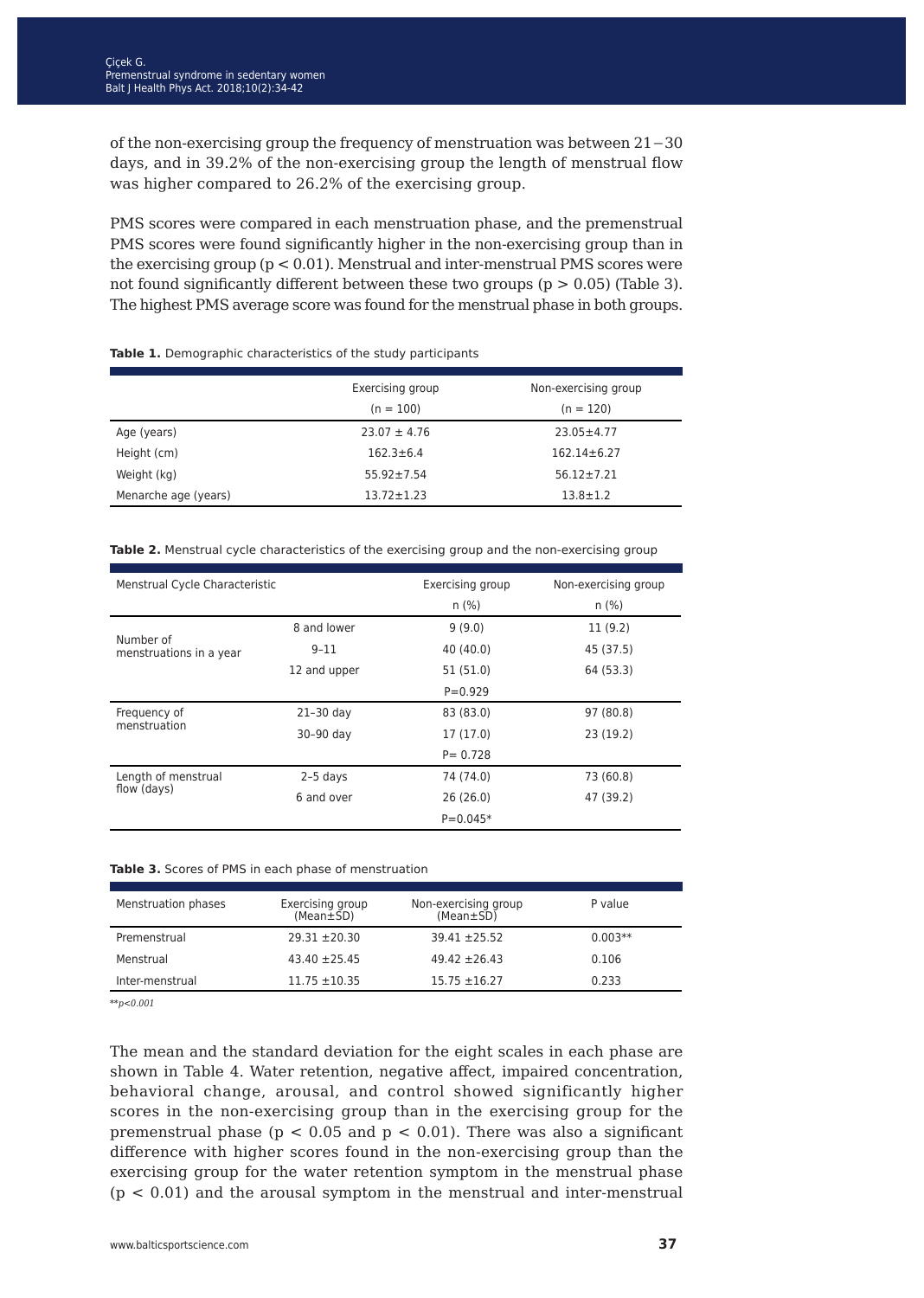phases ( $p < 0.05$  and  $p < 0.01$ ) In addition, the highest PMS average score was found for the menstrual phase for each scales in both groups.

| <b>Scales</b>             | Phases          | Exercising group<br>$(Mean \pm SD)$ | Non-exercising<br>group<br>$(Mean \pm SD)$ | P value   |
|---------------------------|-----------------|-------------------------------------|--------------------------------------------|-----------|
|                           | Premenstrual    | $6.76 \pm 5.19$                     | $7.53 + 5.21$                              | 0.261     |
| Pain                      | Menstrual       | $9.56 \pm 6.16$                     | $9.71 + 5.29$                              | 0.850     |
|                           | Inter-menstrual | $1.79 \pm 2.78$                     | $2.18 \pm 3.52$                            | 0.654     |
|                           | Premenstrual    | $4.47 \pm 3.27$                     | $6.57 + 3.58$                              | $0.000**$ |
| Water retention           | Menstrual       | $4.92 \pm 3.43$                     | $6.22 \pm 3.65$                            | $0.008**$ |
|                           | Inter-menstrual | $1.26 \pm 2.07$                     | $1.79 \pm 3.03$                            | 0.267     |
|                           | Premenstrual    | $2.14 \pm 2.62$                     | $2.46 \pm 3.15$                            | 0.843     |
| Autonomic reaction        | Menstrual       | $3.59 \pm 3.20$                     | $3.52 + 3.83$                              | 0.375     |
|                           | Inter-menstrual | $0.91 + 3.24$                       | $0.88 \pm 1.89$                            | 0.584     |
|                           | Premenstrual    | $7.52 \pm 6.54$                     | $11.13 \pm 8.24$                           | $0.001**$ |
| Negative affect           | Menstrual       | $11.84 \pm 7.98$                    | $13.07 + 8.28$                             | 0.285     |
|                           | Inter-menstrual | $2.38 \pm 3.73$                     | $3.17 + 5.32$                              | 0.571     |
|                           | Premenstrual    | $4.45 \pm 6.07$                     | $6.58 \pm 6.51$                            | $0.012*$  |
| Impaired<br>concentration | Menstrual       | $7.22 \pm 7.96$                     | $8.49 \pm 7.91$                            | 0.174     |
|                           | Inter-menstrual | $2.04 \pm 4.38$                     | $2.36 \pm 4.19$                            | 0.504     |
|                           | Premenstrual    | $4.54 \pm 4.87$                     | $6.05 \pm 5.18$                            | $0.029*$  |
| Behavioral change         | Menstrual       | $7.56 \pm 6.22$                     | $8.04 \pm 5.82$                            | 0.441     |
|                           | Inter-menstrual | $1.94 \pm 3.65$                     | $2.18 \pm 2.91$                            | 0.084     |
|                           | Premenstrual    | $2.98 \pm 3.35$                     | $4.20 \pm 3.85$                            | $0.013*$  |
| Arousal                   | Menstrual       | $3.69 \pm 3.43$                     | $5.13 \pm 4.08$                            | $0.008**$ |
|                           | Inter-menstrual | $3.03 \pm 3.78$                     | $4.01 \pm 3.99$                            | $0.037*$  |
|                           | Premenstrual    | $3.37 + 3.59$                       | $4.46 \pm 4.06$                            | $0.042*$  |
| Control                   | Menstrual       | $4.96 \pm 4.75$                     | $5.68 \pm 4.86$                            | 0.226     |
|                           | Inter-menstrual | $1.08 \pm 2.43$                     | $1.43 \pm 2.38$                            | 0.113     |

**Table 4.** Scores for menstrual syndromes in each scale of menstruation

*\* P<0.05 and \*\* P<0.01*

#### **discussion**

The study examined premenstrual syndromes in an exercising group and a non-exercising group. The two groups' menstrual cycle characteristics, such as the number of menstruations in a year and the mean frequency of menstruations, were found to be similar. However, a significant difference was observed regarding the length of the menstrual flow ( $p < 0.05$ ). A normal menstrual cycle was defined to last for 21 to 35 days, with 2 to 6 days of flow, while an irregular menstruation cycle was asserted to last for <20 or >35 days, with <2 or >7 days of flow [21]. Atan [22] reported that the frequency of menstruation was calculated as 21 to 30 days for 84% of athletes and 87% of non-athletes. In the present study, the frequency of menstruation was found to be between 21−30 days for 83% of the exercising group and 80.8% for the non-exercising group, and the menstrual flow length of 39.2% of the non-exercising group was longer than that of 26.2% of the exercising group. In this study, the PMS scores were found to be higher in the non-exercising group than in the exercising group in the premenstrual phase. However, no significant difference was found in total PMS scores of the two groups during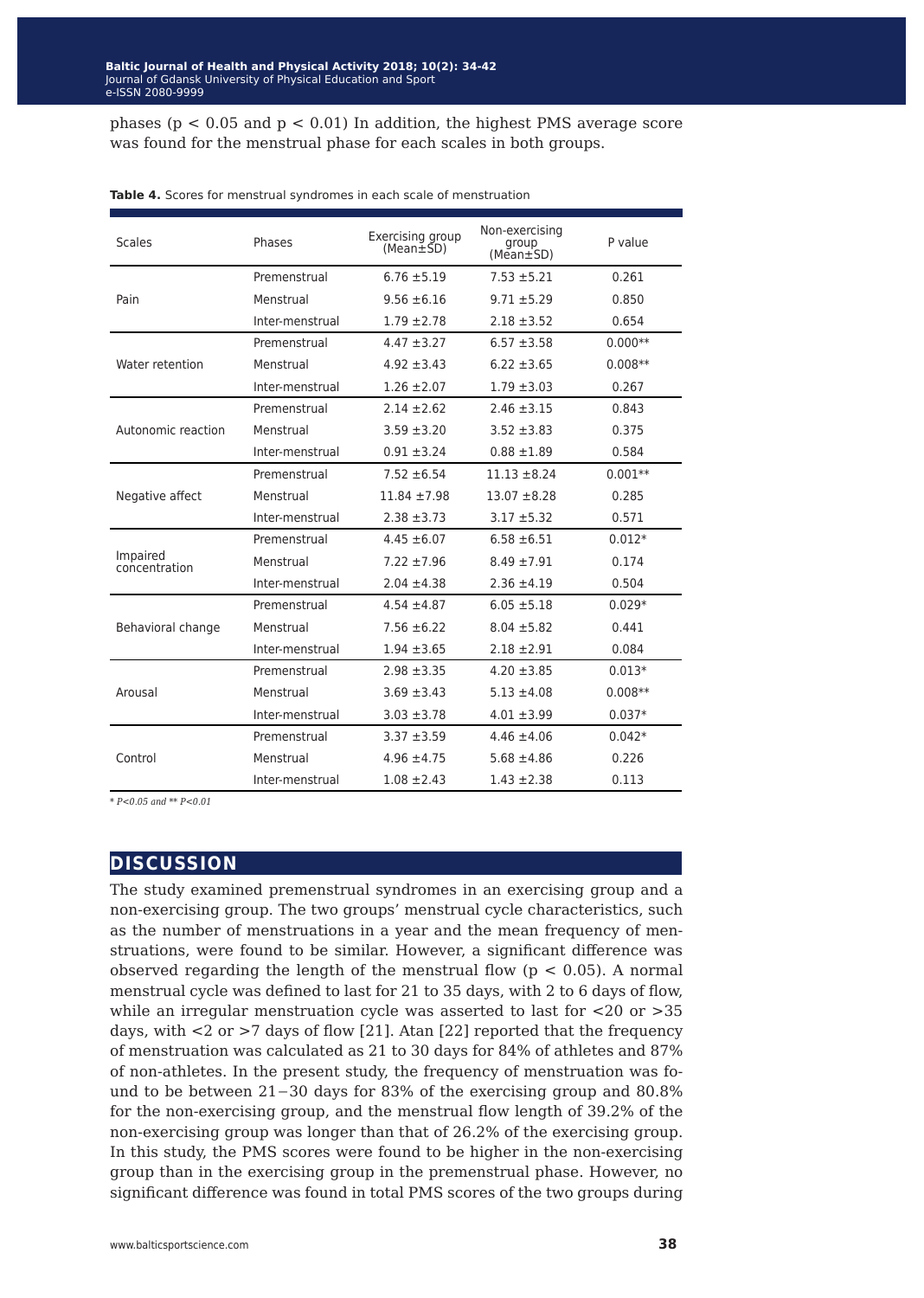the menstrual and inter-menstrual phases. A quasi-experimental study demonstrated that the mean PMS scores and symptoms declined after 8 weeks of aerobic exercise training in the experimental group and suggested that aerobic exercise could be used as treatment [23]. The study conducted by Khademi et al. [12] showed that 6 months of swimming as an aerobic exercise could reduce physical and psychological symptoms of PMS. Similarly, Dehghan et al. [24] observed that 3 months of aerobic exercise reduced physical and psychological symptoms effectively. Some studies proved that doing more physical activity improves the severity of symptoms within 3 months of starting an exercise program [25, 26, 27]. Despite the potential biological connections, such as release of endorphins into the body by physical activity [13, 28, 29], decreased levels of sex hormones [30, 31], improvement in oxygen levels in the muscles [30] and a decrease in cortisol levels [30], studies remain largely inconsistent in linking physical activity to reduced premenstrual symptoms. Previous studies and the results of this study have supposed that regular physical activity prevents premenstrual symptoms from developing and improves existing monthly symptoms [17].

In the present study, the prevalence of each scale scores of the exercising and non-exercising groups was compared. Water retention, negative affect, impaired concentration, behavioral change, arousal and control scales have got different mean scores in the two groups ( $p < 0.05$  and  $p < 0.01$ ). The present study results showed that the pain scores of the two groups were not significantly different. However, the pain scores were found higher in the non-exercising group than in the exercising group in premenstrual, menstrual and inter-menstrual phases.

Dysmenorrhea is defined as the presence of painful cramps in the uterine that occur during menstruation and represent one of the most common causes of pelvic pain and menstrual disorder [32]. Behavioral interventions, such as exercise, may not only reduce dysmenorrhea but also eliminate or reduce the need for medication to control menstrual cramps and other associated symptoms [33]. Some studies revealed a positive relationship between dysmenorrhea and PMS [5, 34, 35]. The effect of exercise may be related to the release of endorphins in the body, which can improve premenstrual symptoms by alleviating the depressive or anxious feelings [29] and counteracting possible declines in endorphin levels in the luteal phase [14, 36]. Nonetheless, some researchers have found no relationship between dysmenorrhea and PMS [37]. Similar results were found in this study as well, and the findings of this study support previous reports. The pain scale results concluded in this study are different than those of the aforementioned studies which reported no significant difference between PMS scores of exercising and non-exercising groups. In this study, on the other hand, the water retention scale score showed a significant difference between the two groups. The water retention scores of the non-exercising group were higher than those of the exercising group in premenstrual and menstrual phases, and the difference was statistically significant ( $p < 0.05$ ). Regular aerobic physical activity with moderate and high intensity decreases edema symptoms (swollen breasts, bloating and overweight) of PMS [38]. Researchers have shown that physical activity reduces the levels of renin activity, increases the estrogen and progesterone levels and thus decreases the serum levels of aldosterone and reabsorption of sodium and water, thereby reducing edema and improving physical symptoms [23]. Another study conducted by Tsai et al. [39], in which participants completed 12 weeks of yoga practice, showed that the level of edema, body water and extracellular water were reduced immediately after the yoga class. This result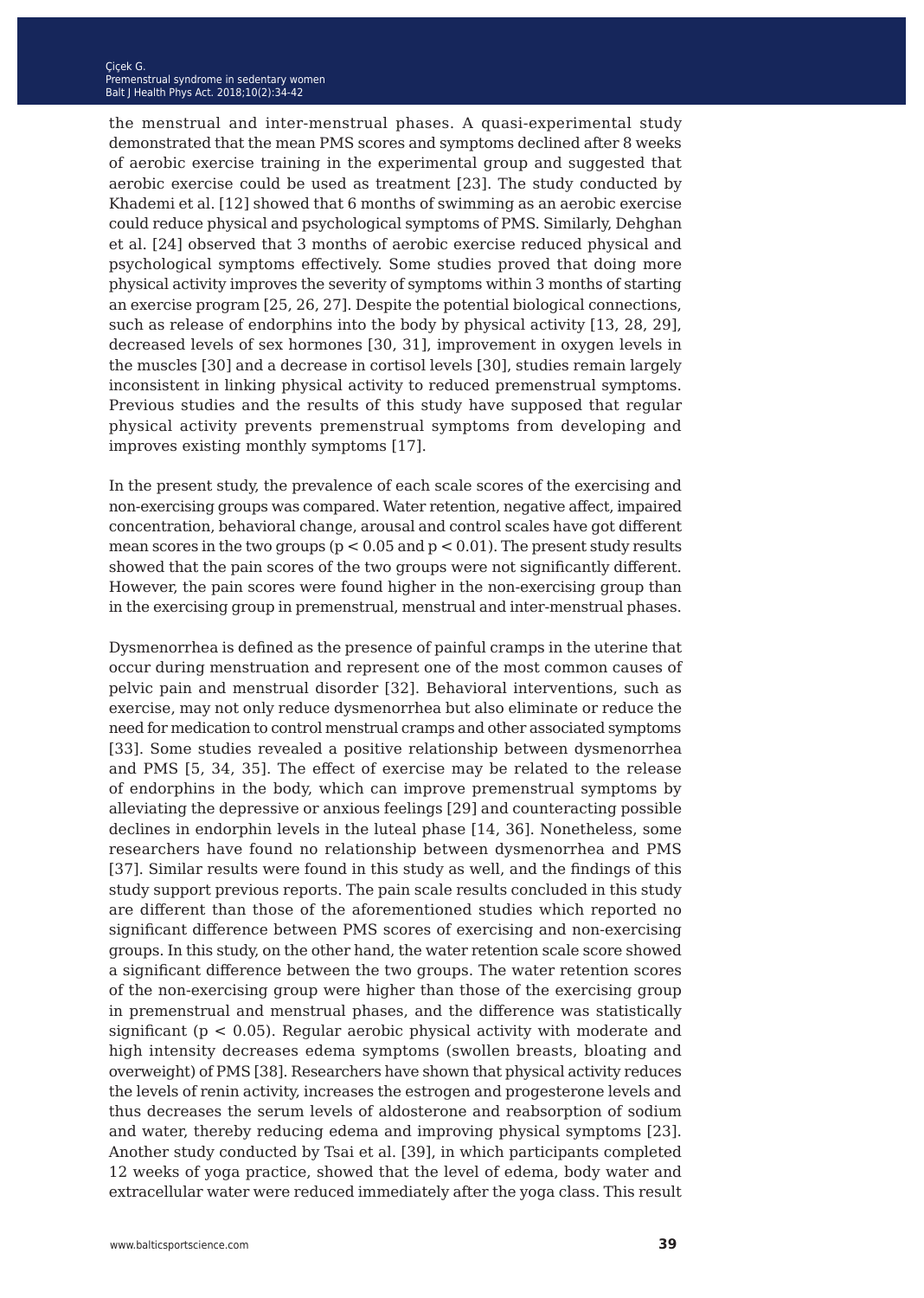demonstrates that yoga exercise can alleviate edema in a very short period of time. This study confirmed that regular aerobic exercise reduced the water retention symptoms.

The results of this study proved that there was no significant difference between the two groups regarding their autonomic reaction scores. Autonomic reactions consist of four symptoms: dizziness (or faintness), cold sweats, nausea (or vomiting) and hot flashes [40]. Bayram [41] comparedPMS symptoms observed in basketball players and sedentary females. She found out that the autonomic reaction scores of basketball players were higher than those of sedentary females in inter-menstrual phases. However, Aganoffand and Boyle [28] stated in their study that autonomic reactions did not differ significantly between exercisers and non-exercisers. In this study, negative affect scores were higher in the non-exercising group in the premenstrual phase, and the difference was statistically significant  $(p < 0.01)$ . That is to say, the non-exercising group was more depressed than the exercising group. The previous study showed that the most common complaints in the negative affect scale were depression, tension, mood swings, anxiety, anger, and fatigue [42, 43]. Physical activity ensures the release of endorphins into the body, which can improve premenstrual symptoms by alleviating depression and anxiety [29, 44]. Exercising reduces negative feelings, induces positive thoughts and alleviates depression in the short run [28]. Studies showed that pharmacological and psychological treatments would be effective in treating depression; however, some people choose alternative treatments, such as exercising [45, 46]. Ghanbari et al. [47] studied the effect of three months of regular aerobic exercise on premenstrual syndrome in two groups which consisted of non–exercising  $(n = 48)$  and exercising  $(n = 43)$  women, respectively. The results asserted the positive effect of exercise on psycho-emotional symptoms. The present study confirms the results of previous investigations and that regular exercise decreases the negative effects. In the current study, impaired concentration scores were lower in the exercising group in the premenstrual phase, and there was a significant difference between the two groups regarding their impaired concentration scores (p < 0.05). Aganoffand and Boyle [28] examined the effects of regular moderate exercise on mood states and menstrual cycle symptoms of regularly exercising  $(n = 97)$  and non-exercising  $(n = 159)$  women. Regular exercisers got significantly lower scores on impaired concentration. Bayram [41] concluded that the impaired concentration scores of sedentary females were higher than those of basketball players. The results showed that regular exercise improved impaired concentration. In another study, it was deduced that athletes got lower impaired concentration scores in comparison with non-athletes; however, the difference between the two groups was not significant [22]. In this study, behavioral change scale scores of the exercising group were lower than those of the non-exercising group, and the difference between the groups was significant in the premenstrual phase  $(p < 0.05)$ . Ghanbari et al. [47] found out that after completing 3 months of regular aerobic exercises, the behavioral change scores were lower in the exercising group than in the control group. The behavioral change symptoms are as follows; low school or work performance, taking naps or staying in bed, staying at home (absenteeism), avoiding social activities, decreased efficiency and change in eating habits/craving for sweets [11]. The other scale scores addressed in this study were arousal and control scores. The differences between the groups regarding these scores were significant. The arousal scores were lower in the exercising group compared to the non-exercising group, and the difference was significant in premenstrual, menstrual and inter-menstrual phases (p<0.05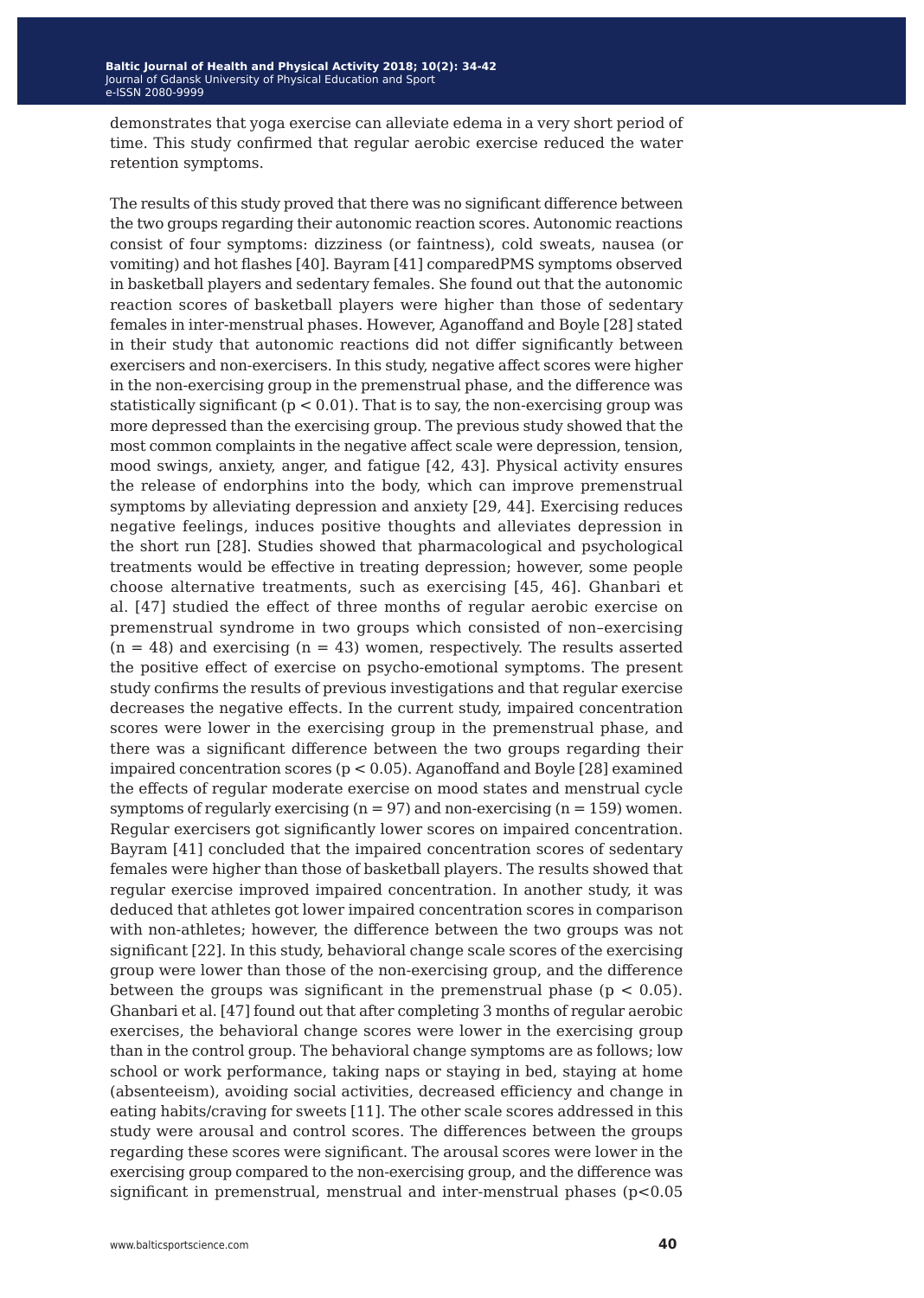and p <0.01). Furthermore, the control scores were found to be higher in the non-exercising group than in the exercising group, and the difference was significant in the premenstrual phase ( $p < 0.05$ ). In the study conducted by Bayram [41], it was deduced that arousal scores of sedentary females were higher than those of basketball players. That being said, she also found out that the control scores were higher in sedentary females than in basketball players. Yet, Atan [22] concluded that the arousal scale scores were low in both groups. However, these scores were higher in athletes than non-athletes in premenstrual and menstrual phases, and the control scores were higher in non-athletes, which was rather interesting. The findings of the present study, similarly to previous studies [39, 47, 48], proved that regular exercise improves PMS symptoms in women in comparison to being sedentary.

#### **conclusions**

This study showed that regular aerobic exercise reduces and improves PMS symptoms in sedentary women. The results of this study encourage regular aerobic exercise as a potential intervention for PMS. Physical activity may be recommended as a method for reducing the risk of PMS and its severity and as an alternative to pharmaceutical treatments, since regular aerobic physical activity improves cardiovascular, hormonal and neuromuscular functions, and it may minimize systemic dysfunction in women during the premenstrual phase of the menstrual cycle.

#### **references**

- [1] Johnson SR. Premenstrual syndrome, premenstrual dysphoric disorder, and beyond: A clinical primer for practitioners. Obstet Gynecol. 2004;104(4):845-59. [https://doi.org/10.1097/01.AOG.0000140686.66212.1e](https://doi.org/10.11648/j.ajhr.20140203.15)
- [2] Garg P, Matreja PS, Khosla PP, et al. Correlation of symptoms of premenstrual syndrome in Indian set-up. Am J Health Res. 2014;2(3):102-105.<https://doi.org/10.11648/j.ajhr.20140203.15>
- [3] Direkvand-Moghadam A, Sayehmiri K, Delpisheh A, and Kaikhavandi S. Epidemiology of Premenstrual Syndrome (PMS)-A systematic review and meta-analysis study. J Clin Diagn Res. 2014;8(2):106.
- [4] Nourjah P. Premenstrual syndrome among teacher training university students in Iran. Anxiety. 2008;(145):45-53.
- [5] Pınar G, Çolak M, Öksüz E. Premenstrual Syndrome in Turkish college students and its effects on life quality. Sexual & Reproductive Healthcare. 2011;2(1):21-27.<https://doi.org/10.1016/j.srhc.2010.10.001>
- [6] Campagne DM, Campagne G. The premenstrual syndrome revisited. Eur J Obstet Gynecol Reprod Biol. 2007;130(1):4-17.<https://doi.org/10.1016/j.ejogrb.2006.06.020>
- [7] Weisz G, Knaapen L. Diagnosing and treating premenstrual syndrome in five western nations. Soc Sci Med. 2009;68(8):1498-1505.<https://doi.org/10.1016/j.socscimed.2009.01.036>
- [8] Zukov I, Ptacek R, Raboch J, et al. Premenstrual dysphoric disorder–review of actual findings about mental disorders related to menstrual cycle and possibilities of their therapy. Prague Med Rep. 2010;111(1):12-24.
- [9] Dennerstein L, Lehert P, Heinemann K. Global study of women's experiences of premenstrual symptoms and their effects on daily life. Menopause Int. 2011;(17):88-95. <https://doi.org/10.1258/mi.2011.011027>
- [10] Grady-Weliky, TA. Clinical practice. Premenstrual dysphoric disorder. N Engl J Med. 2003;348(5):433- 438.<https://doi.org/10.1056/NEJMcp012067>
- [11] Kavitha C, and Jamuna BL. A study of menstrual distress questionnaire in first-year medical students. Int J Biol Med Res. 2013;3192-3195.
- [12] Khademi A, Tabatabaeefar L, Akbari E, et al. Comparison of prevalence of menstrual syndrome in swimmer and non-swimmer students: A historical cohort study. Acta-MedicaIranica. 2008;46(4):307-313.
- [13] Daley A. Exercise and premenstrual symptomatology: A comprehensive review. J Women Health. 2009;18(6):895-899. <https://doi.org/10.1089/jwh.2008.1098>
- [14] Braverman P. Premenstrual syndrome and premenstrual dysphoric disorder. J Pediatr Adolesc Gynecol. 2007;20(1):3-12.<https://doi.org/10.1016/j.jpag.2006.10.007>
- [15] Tonekaboni M, Peeri M, Azarbayjani M. Effect of two intensity of aerobic exercise on clinical symptoms of premenstrual syndrome in fertile women. World Appl Sci J. 2012;19(3):295-301.
- [16] Kroll-Desrosiers AR, Ronnenberg AG, et al. Recreational physical activity and premenstrual syndrome in young adult women: A Cross-sectional study. PLoS One. 2017;12(1):e0169728. [https://doi.](https://doi.org/10.1371/journal.pone.0169728) [org/10.1371/journal.pone.0169728](https://doi.org/10.1371/journal.pone.0169728)
- [17] Jahromi MK. Premenstrual syndrome in adolescents and body composition. Int J Anat Appl Physiol. 2016;(2):1-2.<https://doi.org/10.19070/2572-7451-160003e>
- [18] Demir B, Algul LY, Guven ESG. The incidence and the contributing factors of premenstrual syndrome in health working women. J Turkish Gynaecol Obstet Found. 2006;3(4):262-70.